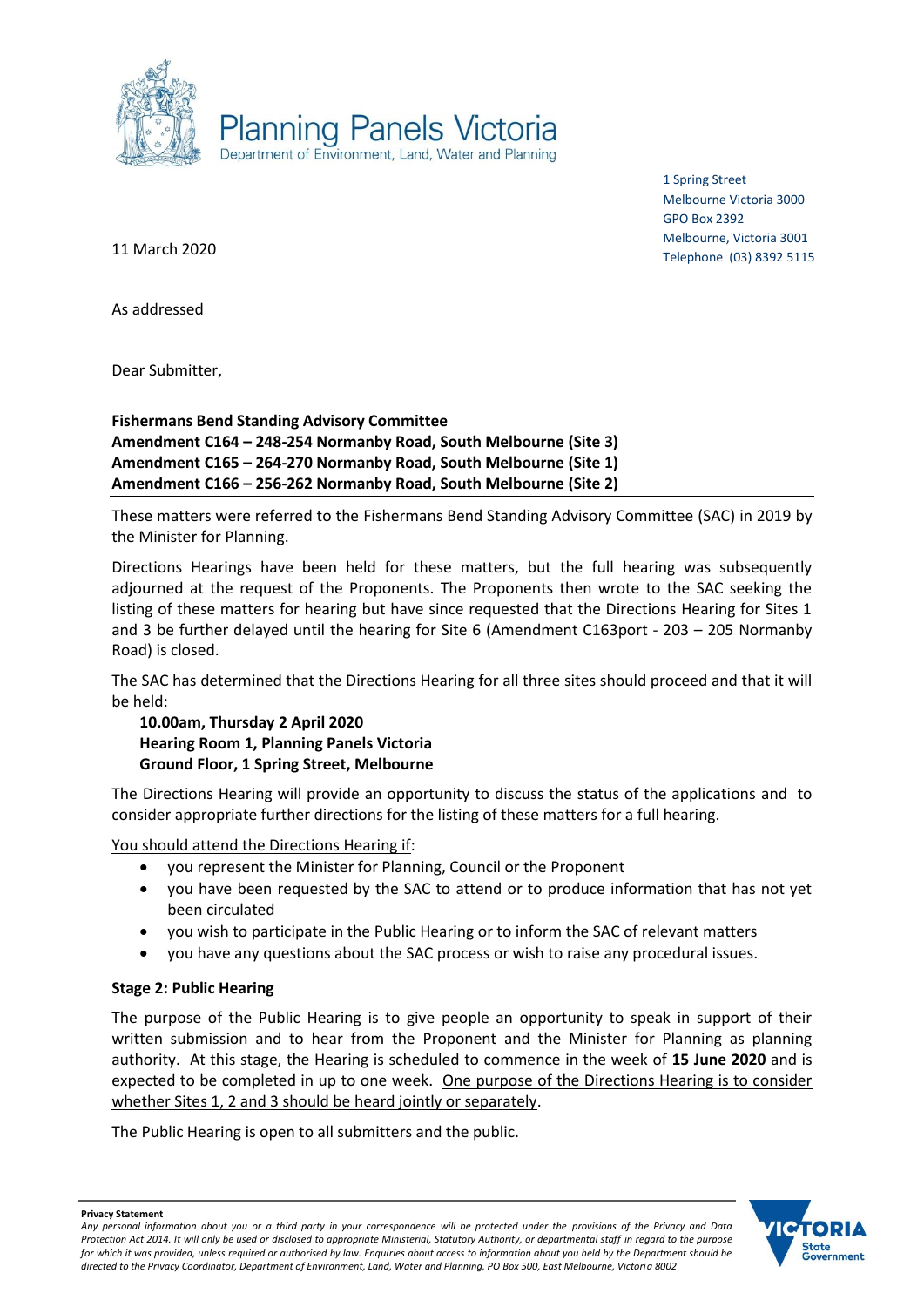The general order of the Hearing is likely to be:

- Minister for Planning as planning authority
- Local Council
- Proponent/land owner
- Agency or statutory authority

Please note that in accordance with clause 35 of the Terms of Reference, the SAC may impose time restrictions for submissions and evidence, to be advised in a timetable to be circulated after the Directions Hearing.

The SAC has received a copy of all written submissions and will consider them when preparing its report, whether or not the submitter appears at the Hearing.

# **Parties wishing to be heard at the Public Hearing**

Please complete an updated [online Request to be Heard Form](https://www.planning.vic.gov.au/panels-and-committees/request-to-be-heard-form) **by 5.00pm on Friday 27 March 2020** if:

- you wish to be heard at the Public Hearing (*note: If you have previously submitted a request, please resubmit a new online request form to inform the Committee of your current availability and any witnesses you may be calling)*
- you do not wish to be heard but would like a copy of the Timetable and Directions.

Alternatively, please contact Planning Panels Victoria on (03) 8392 5115 to request a form to be mailed to you.

# **Completing the request to be heard form**

When completing the *Request to be Heard Form*, please note the following:

- 1. You can specify dates or times of day when you are not available. For these matters, the expected hearing dates are 15/06/2020 to 19/06/2020.
- 2. PPV will make every effort to prepare the timetable based on the availability provided on the form, but it cannot be guaranteed.
- 3. The Version 6 Distribution list circulated on 3 March 2020 is to be used by parties to circulate future correspondence. If the Version 6 Distribution list does not have your correct details, please let Planning Panels Victoria know as soon as possible.
- 4. If you have any access requirement to participate in the Hearing, please contact PPV.
- 5. An expert witness gives evidence in a field of expertise. They are required to circulate Expert Witness Reports and may be subject to cross examination at the Hearing.

You must nominate if you will be calling expert evidence on the updated *Request to be Heard Form*. If evidence is being called, the SAC will make directions about the exchange of expert reports. These reports will need to be circulated as directed by the SAC.

All material or correspondence that is provided to the SAC must be provided at the same time to those on the attached Distribution List. All documents will become public documents unless the SAC provides otherwise.

A Timetable for the Public Hearing will be prepared based on the information provided on the updated *Request to be Heard Forms* and emailed to submitters who complete this form.

### **Further Information**

The *Privacy Collection Notice* is attached for your convenience.

Further information including the *What is a Panel?* guide, *Guide to the Public Hearing* and *Frequently Asked Questions* are available at:

<https://www.planning.vic.gov.au/panels-and-committees/planning-panel-guides>

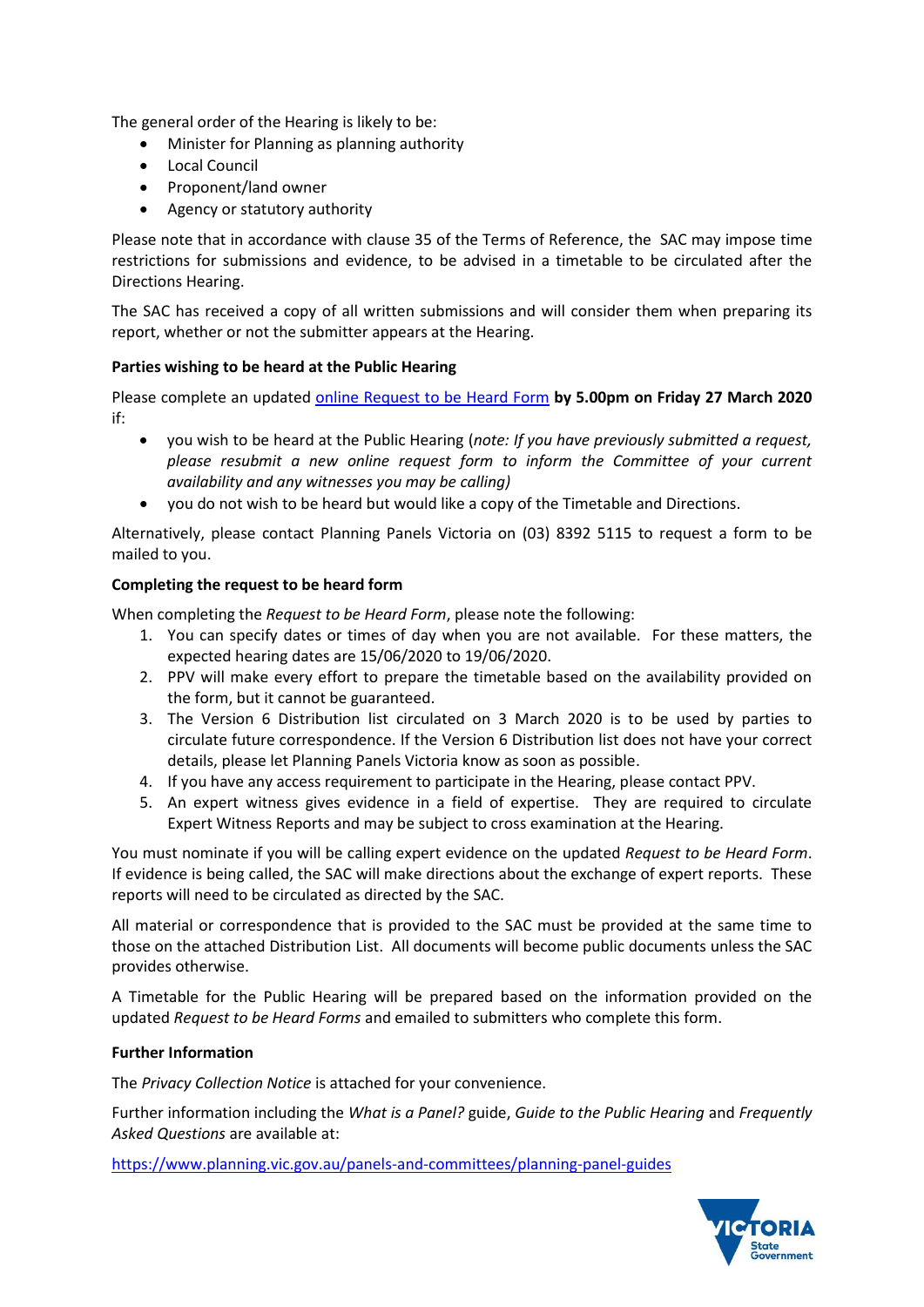Hard copies of these documents can be obtained by contacting Planning Panels Victoria.

If you have any queries, please contact Amy Selvaraj, Senior Project Officer at Planning Panels Victoria on (03) 8392 5121 or [planning.panels@delwp.vic.gov.au.](mailto:planning.panels@delwp.vic.gov.au)

Yours sincerely,

Dloole

**Dalia Cook** Chair, Fishermans Bend Standing Committee